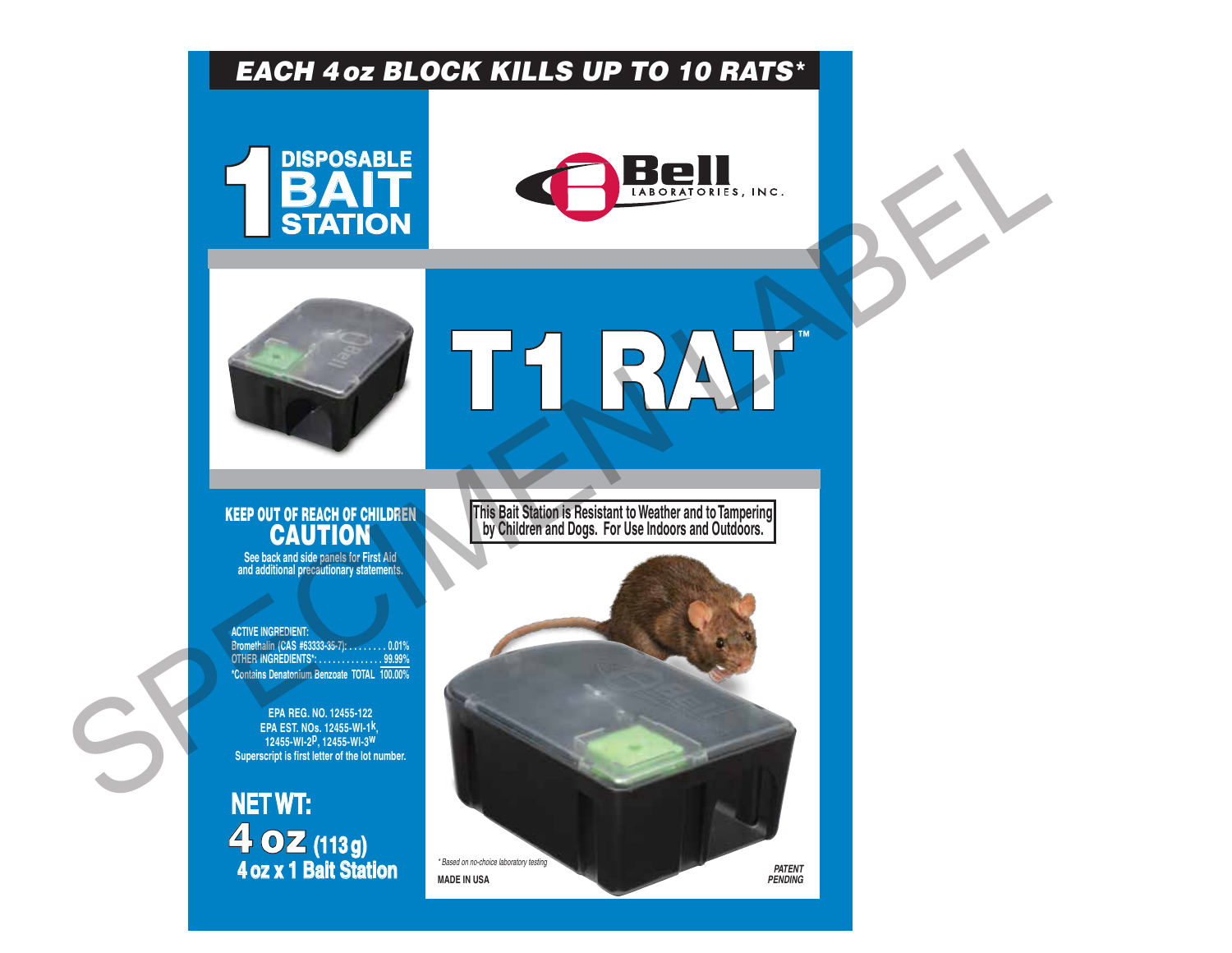DIRECTIONS FOR USE

**It is a violation of Federal law to use this product in a manner inconsistent with its** 

**labeling.** READ THIS LABEL: **Read this entire label and follow all use directions and use precautions. Use only for the sites, pests and application methods described on this label.**

#### USE RESTRICTIONS:

**This bait station may be used in areas accessible to children and pets, consistent with all use restrictions and other requirements indicated on this label. Do not apply further than 50 feet from home or building.**

**For control only of rats and house mice. T1 RAT™ bait station must be used in and around buildings consistent with all use restrictions and other requirements indicated**  on this label. Do not place this bait station in any area where there is a possibility of **contaminating food or surfaces that come into direct contact with food.**

SELECTION OF TREATMENT AREAS: **Determine areas where rats and/or house mice will most likely find and consume the bait. Generally, these areas are beside burrows, along walls, by gnawed openings, in corners and concealed places.**

#### APPLICATION DIRECTIONS:

**Place the T1 RAT™ bait station at highest point of activity beside burrows, along a wall or in corners where rats and/or mice or their signs have been seen. If additional units are purchased, place bait stations at 15 to 30 foot intervals. Maintain a constant supply of fresh bait for 10 days or until signs of rat or mouse activity cease in infested areas. Replace bait stations if contents are consumed or contaminated.**

Follow-up: **Wearing gloves, collect and properly dispose of emptied bait stations or carcasses. To discourage reinfestation, eliminate food, water and harborage as much as possible. If reinfestation does occur, repeat treatment.**

#### PRECAUTIONARY STATEMENTS

Hazards To Humans And Domestic Animals

**animals and pets. Any person who retrieves carcasses or unused bait following to children and pets. application of this product must wear gloves.**

USER SAFETY REQUIREMENTS: **As soon as possible, wash hands thoroughly after applying bait and before eating, drinking, chewing gum, using tobacco, or using the toilet.**



**MADE IN USA** 

#### FIRST AID

#### HAVE LABEL WITH YOU WHEN OBTAINING TREATMENT ADVICE IF SWALLOWED:

**• Call a poison control center, doctor, or 1-877-854-2494, or 1-800-858-7378\*\* immediately for treatment advice.**

**• Have person sip a glass of water if able to swallow. • Do not induce vomiting unless told to do so by the poison control center or doctor.**

**IF ON SKIN:** 

T1 RAT **™**

**• Wash with plenty of soap and water.**

**\*\* Also call this number for information on health concerns and pesticide incidents.**

#### TREATMENT FOR PET POISONING

**If an animal eats this bait, call a veterinarian at once.**

#### NOTE TO PHYSICIAN OR VETERINARIAN

**Contains the nerve poison bromethalin. This product is not an anticoagulant type rodenticide. For humans or animals ingesting bait and/or showing poisoning signs (such as muscle tremors, loss of hind limb use, or seizures for animals), limit absorption by either emesis or gastric lavage. Sublethal symptoms, if present, would be the result of cerebral edema and should be treated accordingly through administration of an osmotic diuretic and corticosteroid.** 

#### ENVIRONMENTAL HAZARDS

**This product is extremely toxic to fish, birds and other wildlife. Dogs and scavenging mammals and birds might be poisoned if they feed upon animals that have eaten this bait. Do not apply this product directly to water.**

#### STORAGE AND DISPOSAL

CAUTION: **Bait contents harmful if swallowed. Keep away from children, domestic**  Pesticide Storage: **Store only in original container in a cool, dry place inaccessible Do not contaminate water, food or feed by storage or disposal.**

> Pesticide Disposal and Container Handling: **Nonrefillable Container. Do not reuse or refill this container except as described in the Directions For Use.** If Empty: **Place in trash or offer for recycling if available.**

> If Partly Filled: **Call your local solid waste agency for disposal instructions. Never place unused product down any indoor or outdoor drain.**

> WARRANTY: **To the extent consistent with applicable law, seller makes no warranty, expressed or implied, concerning the use of this product other than indicated on the label. Buyer assumes all risk of use and/or handling of this material when such use and/or handling is contrary to label instructions. 112918/06-13**

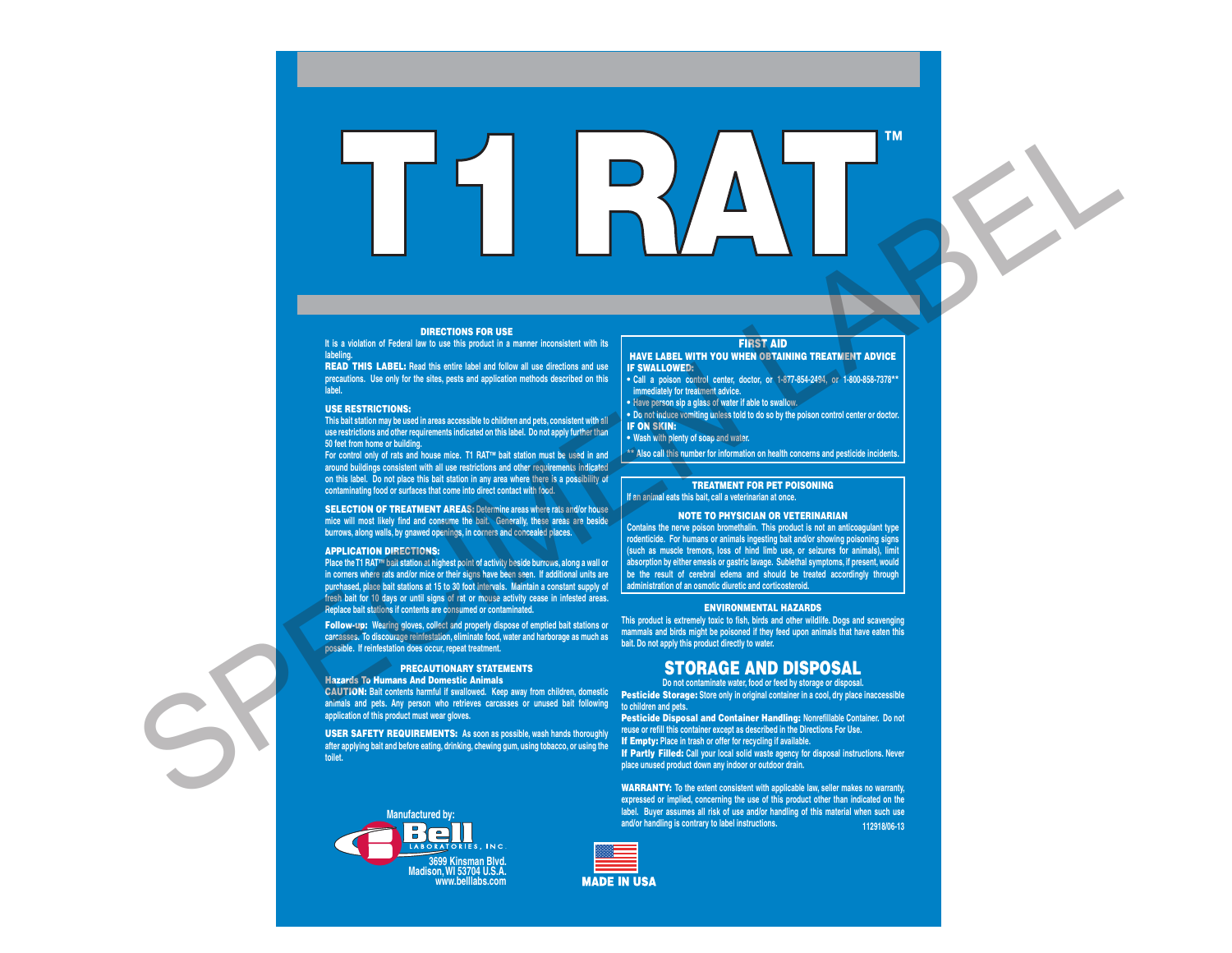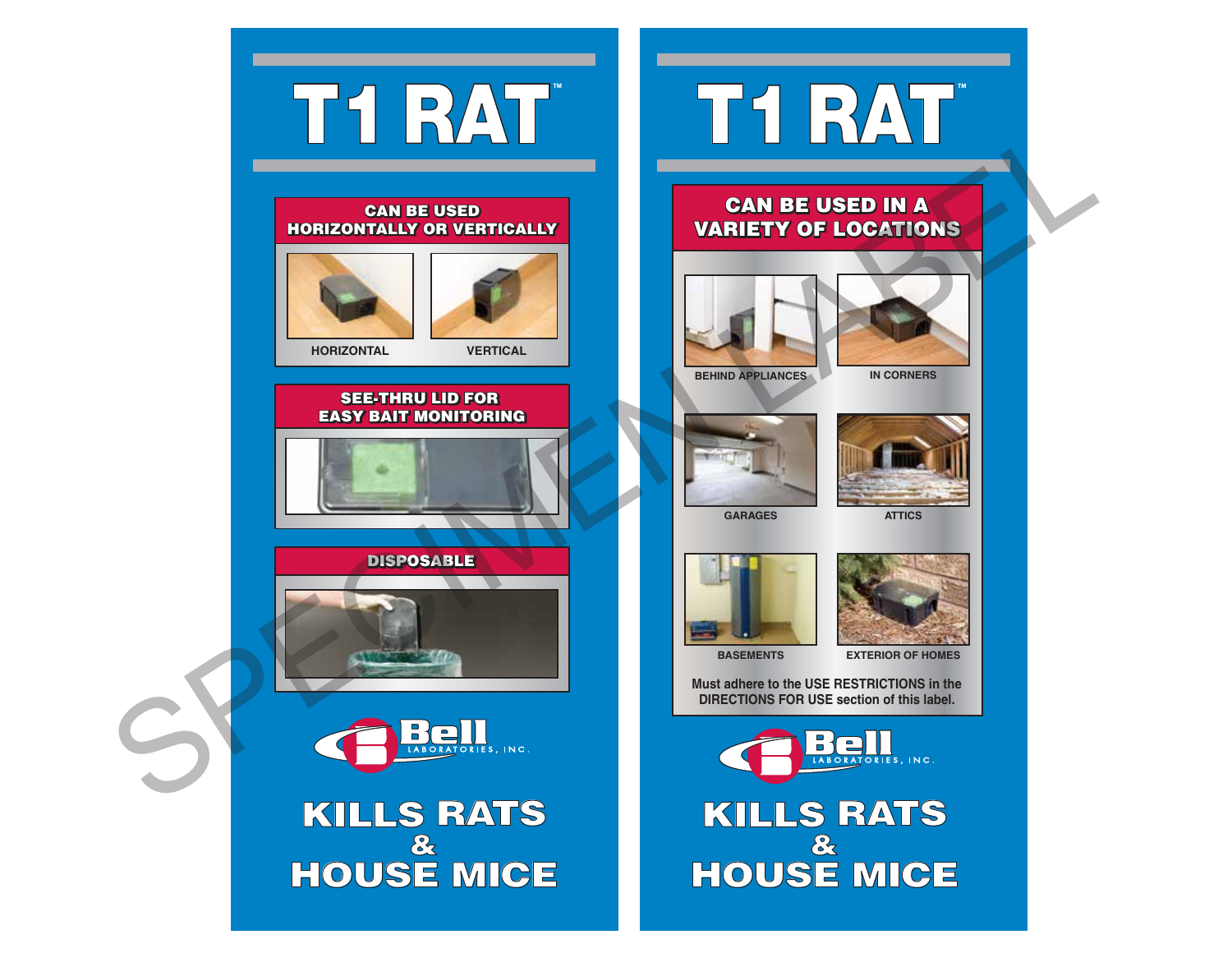## KILLS RATS HOUSE MICE

42BR-3

![](_page_3_Picture_2.jpeg)